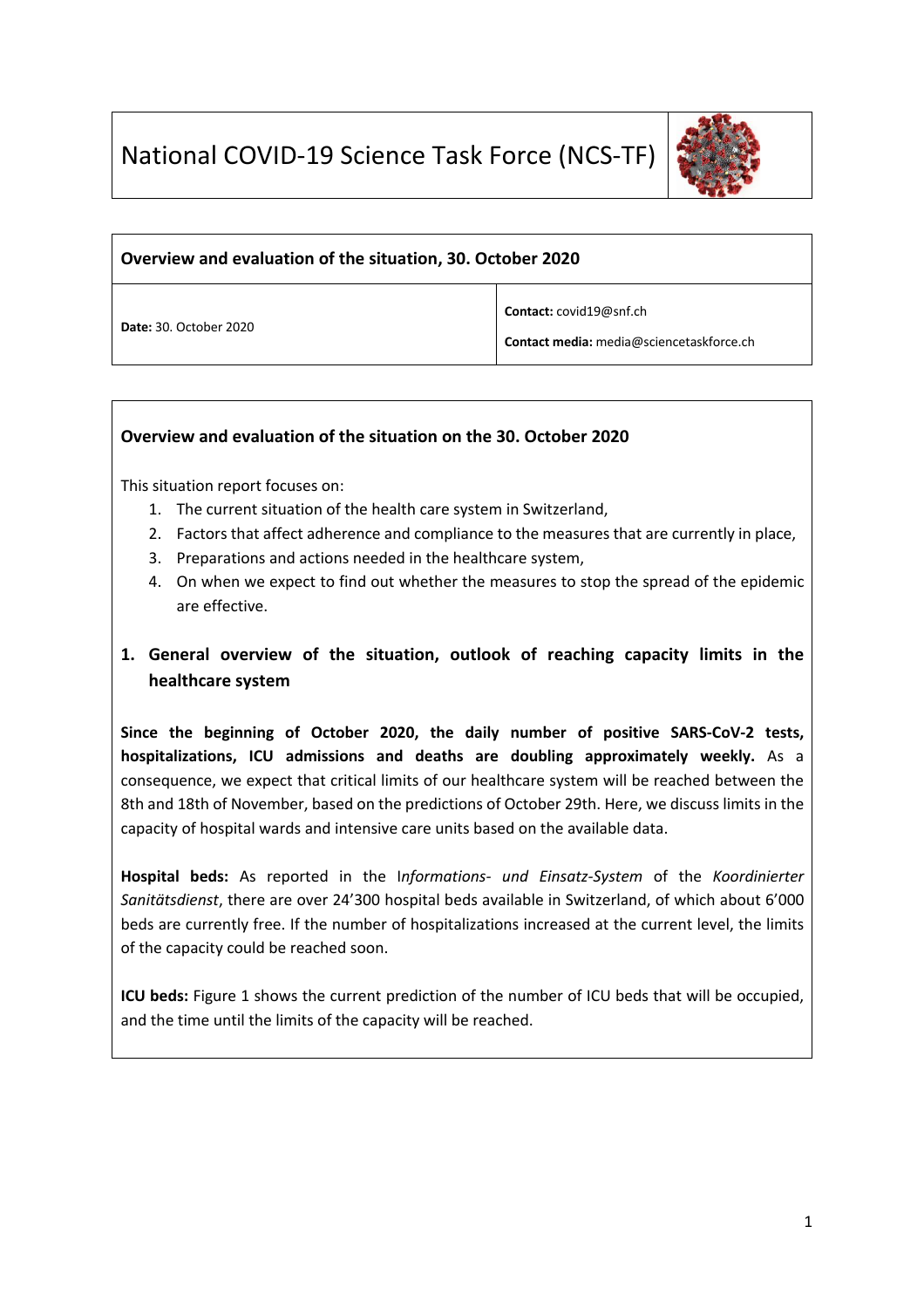

**Figure 1: Past, present and predicted ICU occupancy and time windows at which critical capacities are reached.** The data shown is based on the IES system of the Koordinierte Sanitätsdienst. The red dashed line shows the maximum bed capacity at which the current high level of critical care can be provided (based on expert opinion from the Swiss Society of Intensive Care Medicine, SSMI). The green dashed line indicates the level of currently available beds certified by the SSMI. The orange line shows the predicted ICU occupancy based on the currently observed doubling of 7 days. The blue and yellow lines show the predictions based on doubling times of 5 and 10 days, respectively, which are ranges of doubling times based on expert opinion from the TF expert group data and modelling. The red and green date ranges correspond to the times when the corresponding critical capacities are reached based on doubling times ranging from 5-10 days. Under normal conditions approximately 30% of ICU occupancy is due to elective procedures (expert opinion SSMI). This is reflected in the graph by a line above which ICU occupancy is assumed to be elective, separating elective (dark grey) from non-elective (light grey) non-COVID-19 patients.

There is therefore a high risk of Switzerland reaching and then exceeding the capacity of hospital beds and ICU beds between the 8th and 18th of November, based on the predictions of October 29th. Such a situation would compromise care for COVID-19 and non-COVID-19 patients alike. As discussed below - while we expect that the measures taken on a cantonal and national level in October 2020 will improve the situation, there is a substantial probability that their effect will manifest after the limits of the healthcare system have been reached or exceeded.

Even if the risk of reaching and exceeding the limits of the healthcare system is imminent, it is, of course, extremely important to reduce the extent and the duration of capacity overflow. Reducing the extent and the duration means that fewer patients will be in a situation where standard-of-care cannot be maintained.

It is important to note that this situation - an overflow of the capacity of the health care system can fundamentally only be solved by strongly reducing the transmission of SARS-CoV-2 and thereby decreasing the number of COVID-19 patients. Increases in the capacity of the health care system can mitigate the situation in the short term, but does not offer a sustainable solution. This is because, without stopping the spread of SARS-CoV-2, any capacity increase would rapidly be offset by an increase in case numbers. Strictly as an example, if it was possible to **add 200 fully staffed ICU beds**, then, at a doubling time of one week, this would **delay the moment when the limits of the capacity are reached by less than two days.**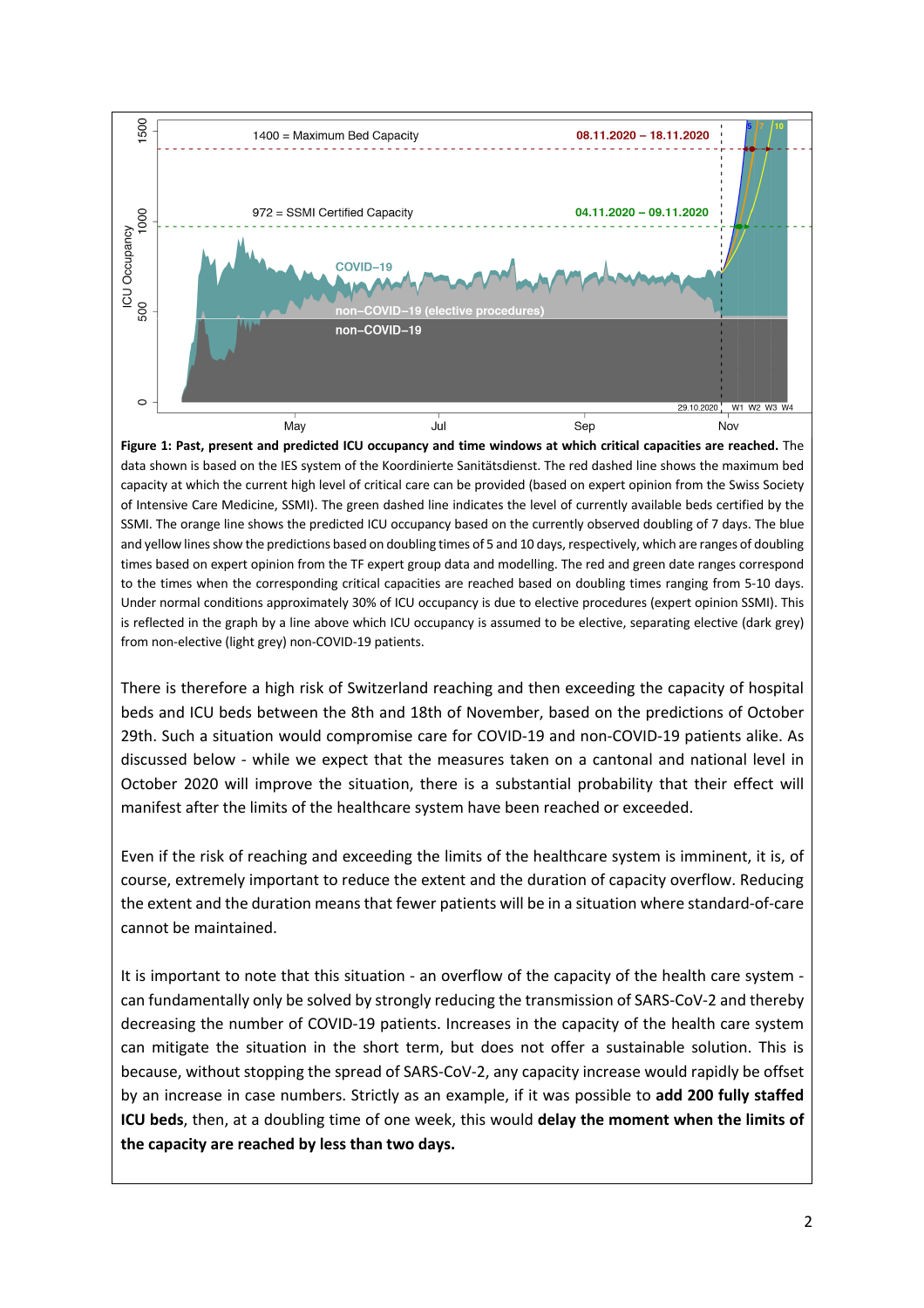#### **2. What needs to be done so that the measures are effective?**

**In October 2020, a number of national and cantonal measures were taken.** The goal of these measures is to reverse the trend described above and achieve a reduction in case numbers, hospitalizations and deaths. Here we discuss the factors that determine the effectiveness of these measures.

The key determinants to achieve a high degree of effectiveness of the combination of measures that have been put in place are timeliness as well as:

- **Compliance** by all stakeholders and the providers of the health and social services
- **Adherence** of the people, decision makers and stakeholders to the measures in a spirit of solidarity and joint responsibility

Compliance and adherence are of particular importance in a situation where the interventions aim at protecting the health care system while also protecting the economy, social life, freedom and access to education.

Consequently the implementation of measures need to be well understood by the whole population. Clear communication is key. Communication should range from general to targeted, focused on different target and risk groups while respecting the social, cultural and economic diversity of our country. Major communication efforts have to be mounted swiftly but with a longterm perspective. Key messages should aim at (i) providing or creating understanding for the measures, (ii) providing very practical outlooks on how individuals, families, teams, companies can still pursue and also enjoy social and economic activities within the boundaries of the measures and thus (iii) provide an outlook towards normality. Compliance and adherence is always increased when positive outlooks are generated. Creating fear has short-lived and mostly negative effects on compliance and adherence as shown in numerous studies in public health and social science.

Mix-methods polls, surveys, and observations should be requested on an ongoing basis to understand the behavior of the population in near-real time. Such information should be used to refine and improve the overall response strategy in terms of acceptance of measures and recommended behaviors, but also the way in which they are communicated to each stakeholder group. For example, the measure may be accepted, but people might not know what or how to adhere (thus a change in communication design or delivery would be required). Alternatively, a measure might not be accepted even though communicated well. In this case, the measure may need to be justified more clearly or refined so that people accept it. Monitoring and refining must be an ongoing process for the duration of the pandemic especially as people become tired of the situation or fail to see direct benefits of their actions.

### **3. What preparations and actions are needed in the healthcare system?**

A number of preparations and actions in the healthcare system are critical which are beyond the scope of the Science Task Force. In this paragraph we highlight aspects which are at the interface of implementation science and implementation. These include, but are not limited to, advance care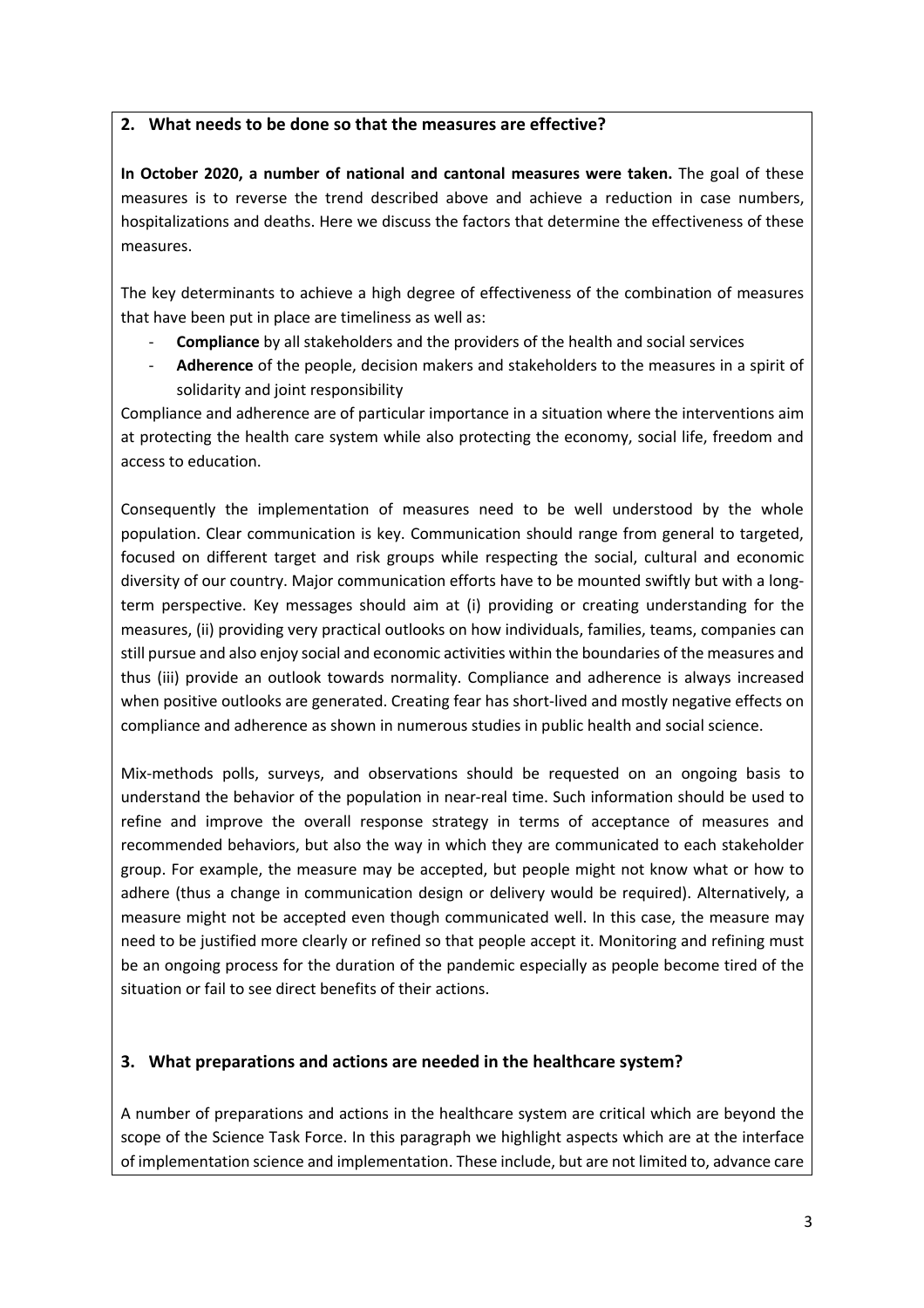planning, triage of patients, dealing with long term effects of COVID-19, support for HCW and other essential workers, families, as well as those with non COVID-19 related health problems.

Advance care planning **should be made widely available throughout primary care and requires**  support. It is an essential part of respect for the right of patients to self-determination, and improves care through patient participation in their health management. At this time, when the risk of developing a severe disease is increased by the possibility of contracting COVID19, it is particularly important to promote this possibility to respect patients' wishes, and also to avoid imposing intensive therapies on those who do not wish them. This is also important for an appropriate management of intensive care resources; for this reason, the SAMW-SGI guidelines on "Triage for intensive-care treatment under resource scarcity" issued in March 2020 also emphasize the importance of discussing end of life wishes with relatives and healthcare teams, so that when the time comes, wishes are know. Persons at every stage of life who wish to discuss their priorities in case of a severe case of COVID19 with their families, express these priorities in an advance directive, and name a proxy in case they become incapable of decision-making, can need support in doing so. Providing primary care physicians and other health care providers who provide such support with the required resources, including relevant information, would facilitate this.

Specific guidelines for **the triage of patients** in case of limited resources in intensive care have been updated in a collaborative work by the SAMW and SGI. These guidelines, which will be published in the upcoming days, provide indications for ICU admission and management, as an annexe to the SAMW 2013 medico-ethical guidelines on "Intensive care interventions" .There are no COVIDspecific guidelines for the triage at hospital admission, or guidelines for the orientation of nursing home residents. In such cases, general medico-ethical guidelines of the SAMW are the reference documents.

A number of additional points will be important in the near future.

- Rehabilitation will be necessary for many patients after Covid-19, not only for ICU patients. It is important to build up capacity for rehabilitation and clarify the financing of rehabilitation.
- More implication of the primary care healthcare workers (primary care physicians, nurses, physiotherapist), who are in contact with the majority of infected patients, who are not hospitalized, but nevertheless have questions and need reassurance and advice.
- We expect pressure on mental health care and promotion (including prevention) capacity and psychiatric care in the coming months, and we need to build up capacity.
- As happened in the spring of 2020, there is a danger that chronic patients and acute non-COVID patients will stay at home because of fear of getting infected. After the period in spring, there were many patients with long-term exacerbations of chronic diseases that were not managed for months, and with severe consequences of acute diseases that were not treated. It is important to avoid this situation in the future.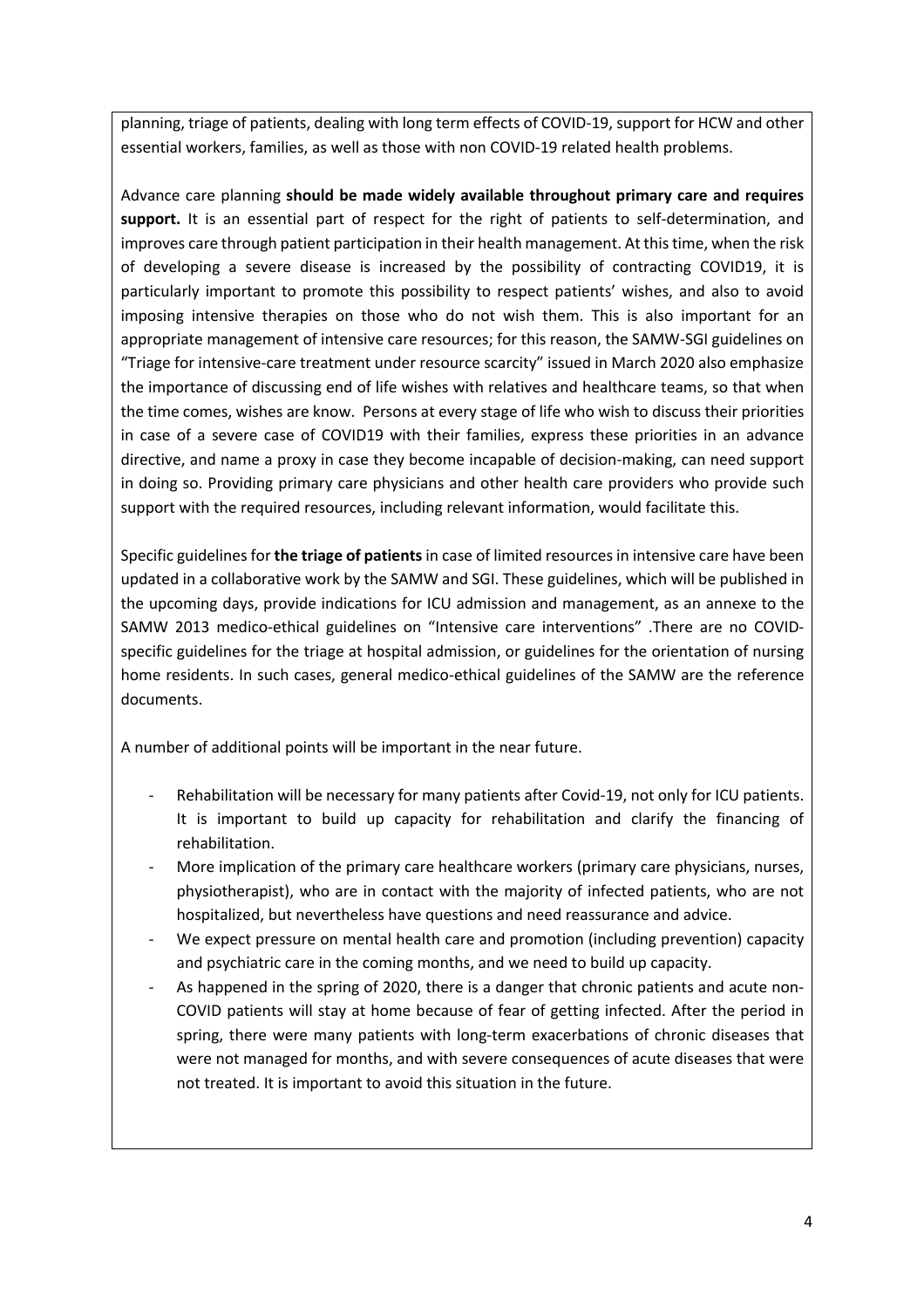## **4. Protecting the health care system: what parameters need to be observed, and what decisions are coming up?**

The recent rapid increases of infections and hospitalizations are expected to lead to Switzerland reaching limits of the health care system in a very short time frame. The measures that have been put in place in October aim at reversing this trend. Here, we focus on scientific aspects, i.e. how we can analyze whether these measures are successful, and discuss how quickly we can expect to see evidence for effectiveness.

The main question is whether the measures in Switzerland are successful in leading to a reduction in the number of new positive tests, hospitalizations, ICU admissions and deaths per day. There are **indirect indicators that can offer first insights**into the effect of measures on travel, mobility, home office activity, and more. These indicators are valuable and can potentially reveal with almost no time delay whether implemented measures show an effect. However, since these measures are indirect, it remains to be established whether these indicators can reliably predict whether a reduction of case numbers will be achieved. To do so, one needs to monitor the development of positive tests, hospitalizations, ICU admissions and deaths

There are time delays between the moment when new measures are imposed and the time when the effects of these measures are visible in the population. This is because of the time that elapses from a person being infected until this person develops symptoms, gets tested and possibly gets admitted to the hospital. Here, we discuss these time delays, and compare them to the dynamics at which Switzerland is approaching the capacity limits of the health care system.

There are four indicator variables that are routinely collected: (i) the daily number of new confirmed cases and the percentage of positive tests, (ii) the daily number of newly hospitalised patients (iii) the daily number of patients on ICU and (iv) the daily number of deaths. All these numbers are taken from the FOPH obligatory notification data, except the ICU patients, which are taken from the IES system. Of these numbers **the most relevant one is currently the number of patients on ICU, because this number is currently least affected from reporting delays and potential biases.**

Measures implemented today and thus reducing transmission today will become manifest in any of the above indicator variables only with a substantial time delay. The **mean time delays** are: (i) **8 days from infection to the confirmation of a case** (more specifically, assuming a mean of five days until onset of symptoms and a mean of 3 days from symptoms to a positive test), (ii) **9.5 days from infection to hospitalisation**, (iii) **12 days from infection to ICU** and (iv) **17 days from infection to death**. These time delays are estimates based on the data from the obligatory notification data by the FOPH. Added to these time delays are delays in reporting that affect in particular the data from the obligatory notification (and less the data on ICU patients from the IES system). In reality the time delays may be even longer, **because in spring the time from the implementation of strong measures on March 17 to peak occupancy in ICU ranged between 2-3 weeks** (e.g. CHUV 22 days, HUG 14 days, Insel Bern 23 days).